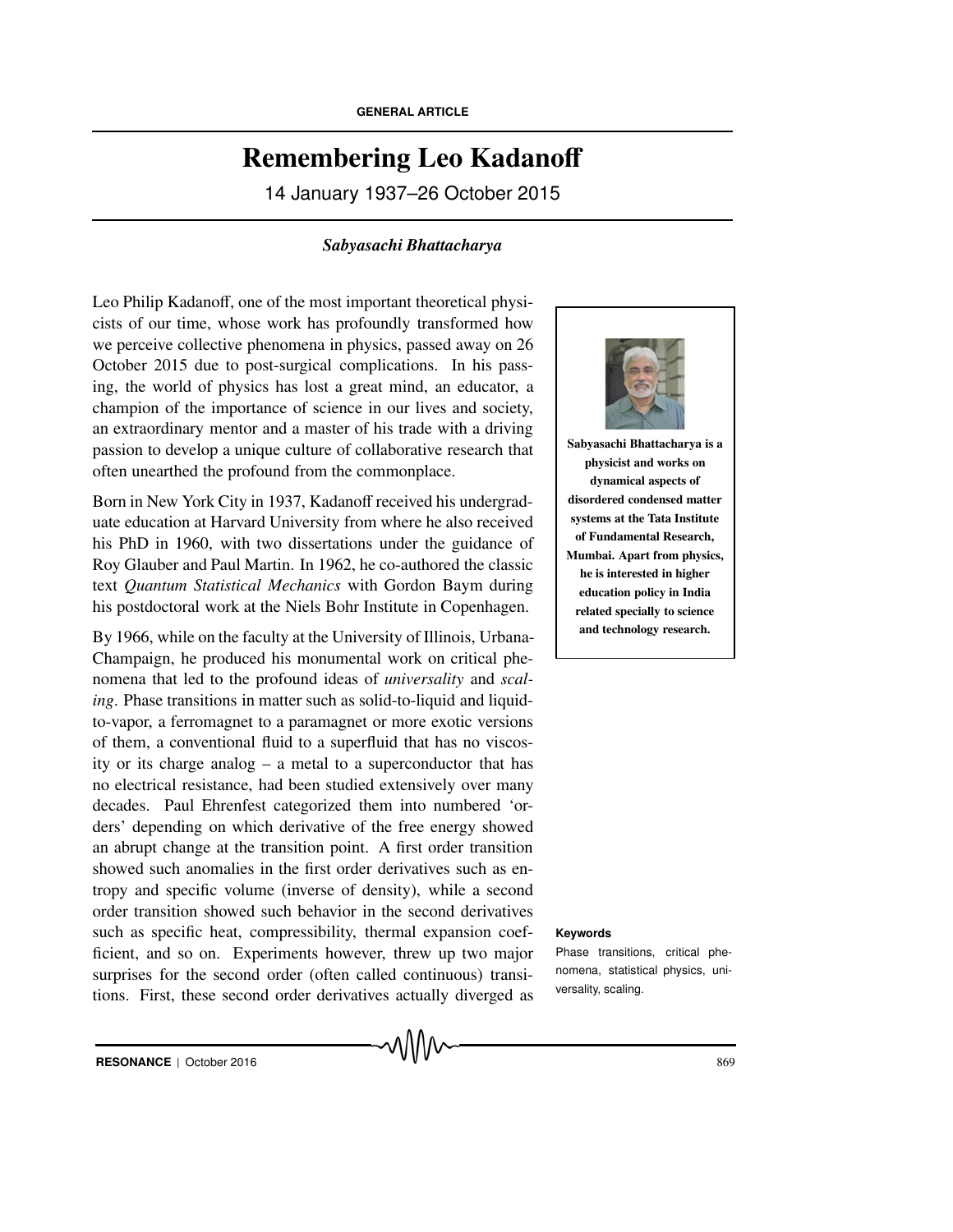Kadanoff's work on scaling provided the key insights that led to the understanding and classification of critical phenomena. the transition was approached instead of being merely discontinuous. Second, disparate groups of systems behaved identically, but differently from other disparate groups in their divergence as seen by distinct sets of critical exponents. Kadanoff's work on scaling, a mathematical form of recursive coarse-graining, provided the key insights that led to the understanding and classification of critical phenomena. For a detailed technical review of the work, see the article in this issue by Srikanth Shastry (p.875). Two seminal papers appeared in quick succession, the first was a single authored paper on the theoretical and mathematical framework. The second, a multi-authored collaborative review, provided a comprehensive status of both theory and experiment at the time. The pattern of reporting a major discovery followed by a comprehensive contextual view of where the field stood would continue throughout his career.

Kadanoff spent nearly a decade thereafter at Brown University. During this period, he became interested in urban planning by recognizing the similarity in the mathematical formalisms in this field with statistical mechanics of condensed matter systems. This work foretold another of Kadanoff's lifelong interest: finding mathematical similarity between physical and more complex systems far afield and bringing the power of analogy to gain meaningful insights to a broader problem, in effect, creating generic if not universal classes of problems. His work in this period was judged important enough for the State of Rhode Island of which he was a resident to formally adopt his recommendations.

In 1978, Kadanoff moved to the University of Chicago. It was to be his intellectual home for the rest of his life and many of his extraordinary achievements influencing the course of science in Kadanoff's work general, and physics in particular, took place here. On an individual level, he continued his work on critical points where the system suddenly changes character. He worked on the onset of chaos in simple dynamical systems, onset of turbulence in fluids, mathematical characterization of instability-driven pattern formation and so on. But he also inspired as well as participated in collaborative research programs, most notably with his colleague Sidney Nagel. Of special note among these enterprises is the by now famous problem of a leaky faucet, the process by which a column of liquid breaks up into droplets.

spanned wide areas, including chaos in simple dynamical systems, onset of turbulence in fluids, mathematical characterization of instability-driven pattern formation and so on.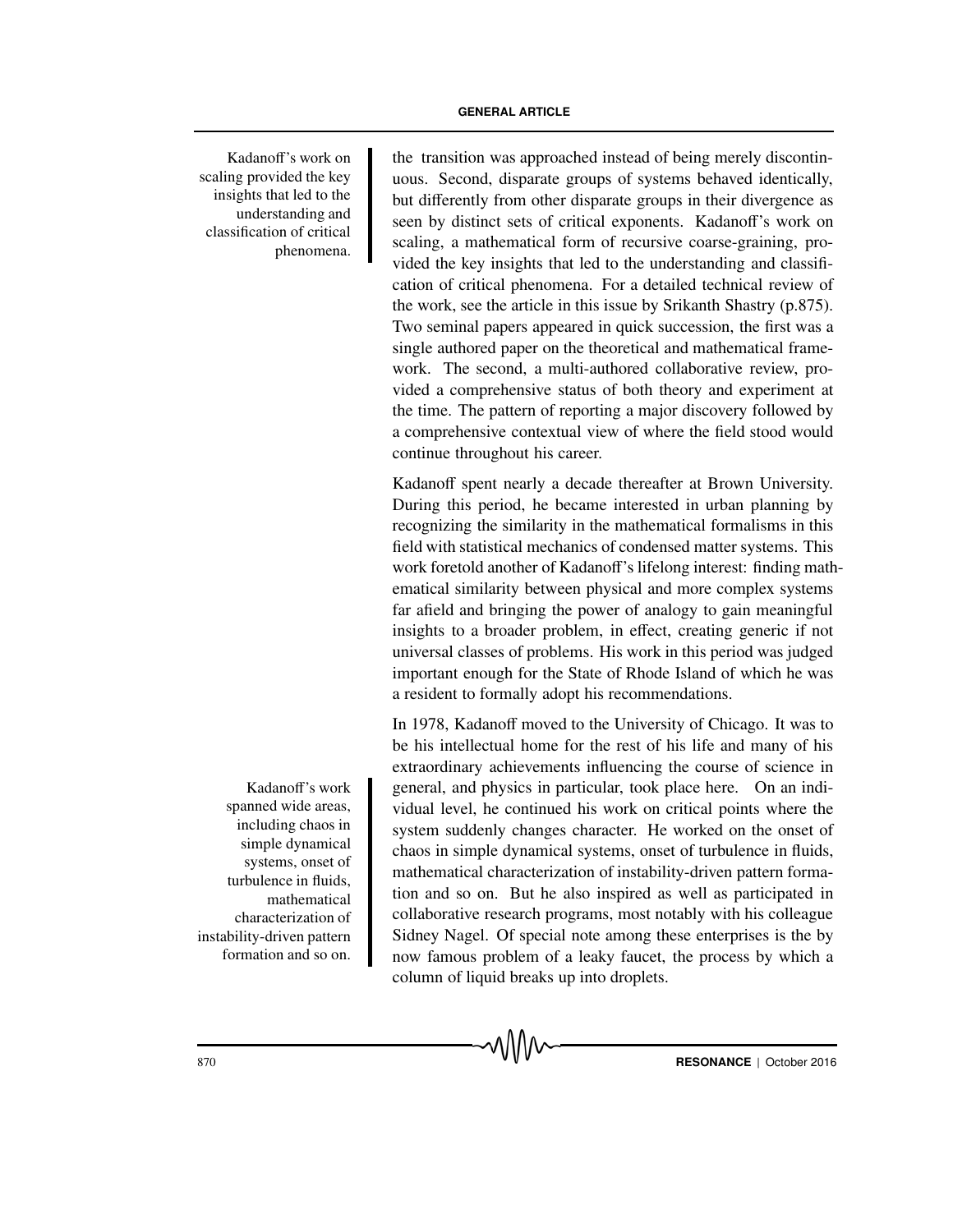In Chicago, Kadanoff's role as an extraordinary mentor fully Kadanoff was a physicist blossomed. His individual accomplishments came very early in life and placed a burden on him to continue producing such pathbreaking work. As it became clear in his later-day conversations and interviews, he had wondered about the likelihood of making theoretical breakthroughs comparable to the early ones. He had very consciously taken upon himself the task of building people, programs and a distinct work culture of collaborative research across fields.

I joined the James Franck institute at the University of Chicago as an institute postdoc in 1979, a year after Kadanoff (Leo to all around him) did. For those of us present at Chicago during the early years, it was an extraordinary experience to watch first hand, a style and a culture of physics taking shape even though many of us were unaware of it till years later. Kadanoff had an office strategically located at the south-west corner on the ground floor of the L-shaped low temperature wing of the James Franck Institute. His neighbors included young members of the faculty – John Hertz, Sidney Nagel, Kathy Levin, David Oxtoby, Gene Mazenko and my co-postdocs – Larry Fleishman, Dah-min Hwang and Steve Shenker. A large number of graduate students and postdoctoral fellows from all parts of the building and from across the spiritual divide with the Enrico Fermi Institute for high-energy physics, milled about.

Everyone gathered at the Monday bag-lunch seminar series Leo started. He was already a celebrity with informal manners and was easily the center of attention, viewed with awe, admiration and a bit of hero worship. Visitors flowed in from all corners of the world and presented bag-lunch seminars in addition to their more formal lecture-duties at the institute colloquia. When there were no outsiders, it was upon one of us to talk about our work. The talks were not always lucid, the central motivation not always apparent, the significance of the results not always clear. In some cases, the speaker would lose the audience within the first few minutes. It was then invariably Leo's task to rescue the situation, which he would achieve by politely asking an innocent sounding question. The answer if given, would unfailingly lift the fog, revealing the shores one is navigating towards, accompanied by a collective knowing sighs and murmurs in the room -"now I see!" Sometimes that would be true of the speaker too. It was someand mentor par excellence, who championed collaborative research.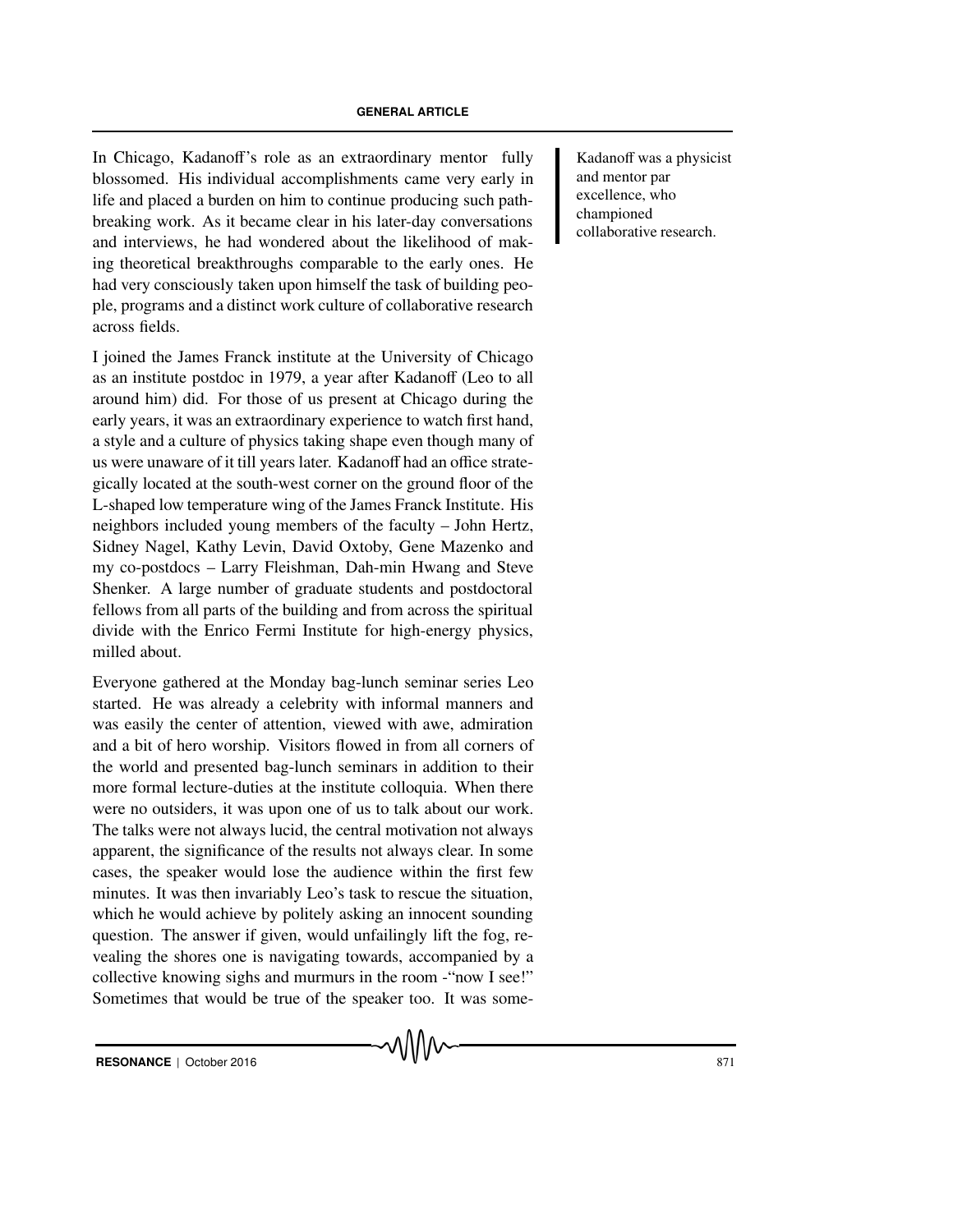"You cannot underestimate how happy people are if you start by telling them something they already know."

times said that Leo's very presence in the room made everyone else smarter. I later felt that we knew that Leo would be genuinely happy if we did well and not so happy if we did not. Both would be apparent on his face. We wanted to make Leo happy because it was an important marker of how we were doing. He was a master communicator and took this matter seriously. He could communicate the nearly incommunicable: good judgement and good taste. Those of us lucky to be around him, have carried these lessons, to the extent we learned them, throughout our professional lives. He would often make interesting comments about the art of seminar presentations, some of which I pass on to my students even today. Here are two examples: "You cannot underestimate how happy people are if you start by telling them something they already know." And the other: "People do not much care to figure out how smart you are but they are happy if they learn something from your talk."

The emergence of the now famous Chicago school in statistical and soft matter physics took place after I left the University in 1982. Leo's mark on this enterprise was visible in the choice of colleagues he helped recruit and chose to collaborate with and also in the directions of research, both theoretical and experimental that took place there, sometimes quirky, far off the beaten path, but always profound and always beautiful.

Decades later, our professional paths crossed again. For one year, we overlapped on the Council of the American Physical Society – he, as the President and I as the International Councilor. A major controversy broke out over the Society's firm position on global warming. Leo took the society through that difficult period with firm hands, uncompromising on the position based on what he was convinced to be sound science, with a command of its essence and his sense of fairness to those who disagreed. Above all, his core belief that science has a responsibility to society to be honest was apparent to friends and foes alike and carried the day.

Many honors came his way. Among them were the 1977 Buckley Prize, the 1998 Onsager Prize of the American Physical Society, the 1989 Boltzmann Medal of the International Union of Pure and Applied Physics, the 2011 Isaac Newton Medal of the Institute of Physics and the 1999 US National Medal of Science. He

Kadanoff was a key figure behind the establishment of the famous Chicago school in statistical and soft matter physics.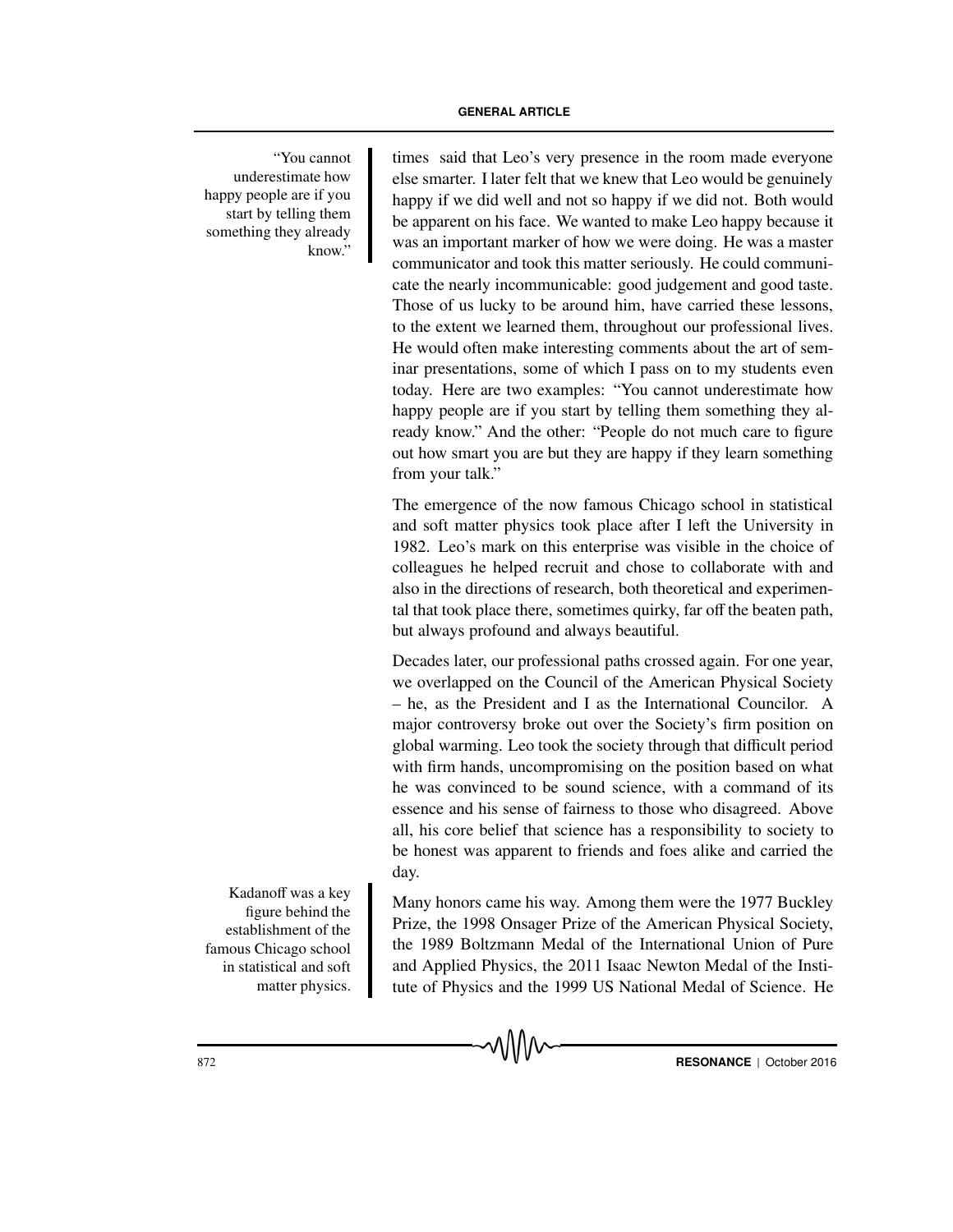also received the Quantrell Award for excellence in undergrad- Leo Kadanoff shared the uate teaching at the University of Chicago. He shared the 1980 Wolf Prize with Kenneth Wilson and Michael Fisher, widely believed to be the forerunner of the Nobel that was sure to come.

In October 1982, I was persuaded by colleagues to postpone my departure from Chicago since rumor was rife about the impending announcement of the Critical Phenomena-Nobel Prize that year. There was going to be a grand celebration when that happened and I must not miss it. The announcement came; Leo was inexplicably left out and the prize went to Kenneth Wilson alone. The department was crushed and a pall of gloom hung over the place. We were particularly sad thinking how sad Leo must be. A bag-lunch seminar was scheduled for that day and Leo appeared wearing a jacket and a tie, an unusual attire for him. A colleague, somewhat surprised, asked why he was so well dressed. Leo replied with a smile, " It is not every day that one does not win the Nobel Prize." That led to much laughter and the sense of gloom passed for then. He then proceeded to give a fifteen minute summary of Wilson's achievements and why the work was deserving of the prize without a word on his own contribution. This story, especially that quip, has grown to the status of a legend and is known to many who never met him, and many not even born at the time.

Finally, a personal note. Beyond being a great physicist, mentor, teacher, and a leader, Leo was extremely loyal to his friends. Perhaps more so to those of us who were around in the early days and he stood by us long after we were gone from Chicago. On every trip I made back to the University, he would greet me with the warmth of a homecoming. I gratefully remember all his help and advice in my professional life when stakes were high and mistakes would have been costly. For every change of a job, from academia to industry, from one institution to another, from one continent to another, from an academic role to an administrative one - Leo was there with his firm, impartial and practical advice based on his honest evaluation of my strengths and weaknesses but always concerned about my well-being. To those he knew well, he was always a friend, philosopher and guide. To the world of science he was an inspiration. He will be missed.

1980 Wolf Prize with Kenneth Wilson and Michael Fisher.